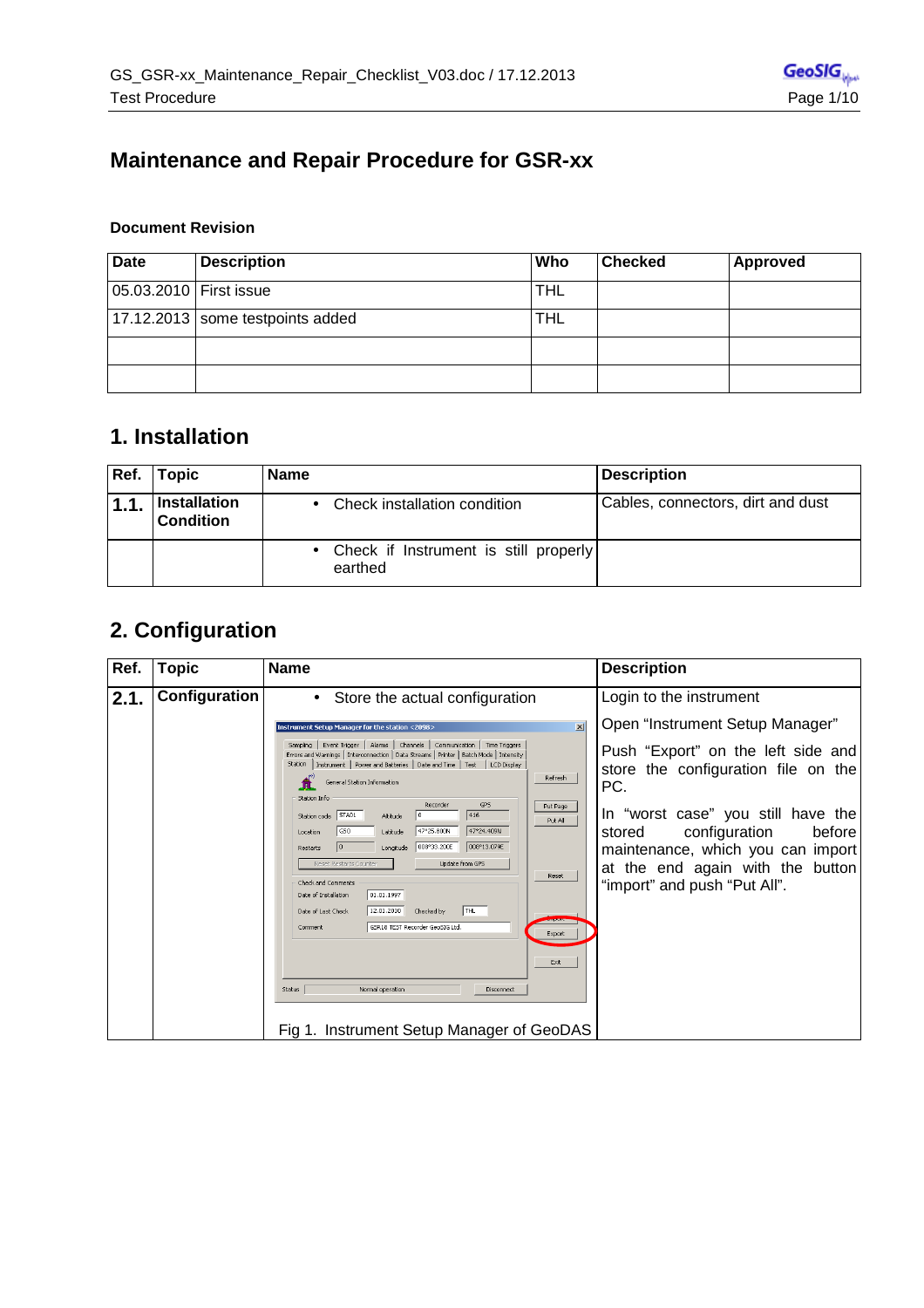### **3. Batteries**

| Ref. | <b>Topic</b>                    | <b>Name</b>                                                                                                                                                                                                                                                                                                                                                                                                                                                                                                                                                                                                                                                                                                                                                                                                                                                                                                                                 | <b>Description</b>                                                                                                                                                                |
|------|---------------------------------|---------------------------------------------------------------------------------------------------------------------------------------------------------------------------------------------------------------------------------------------------------------------------------------------------------------------------------------------------------------------------------------------------------------------------------------------------------------------------------------------------------------------------------------------------------------------------------------------------------------------------------------------------------------------------------------------------------------------------------------------------------------------------------------------------------------------------------------------------------------------------------------------------------------------------------------------|-----------------------------------------------------------------------------------------------------------------------------------------------------------------------------------|
| 3.1. | <b>Main Battery</b>             | Measure the voltage of the Main<br>$\bullet$<br>battery<br>$\vert x \vert$<br>Instrument Setup Manager for the station <2098;<br>Sampling   Event Trigger   Alarms   Channels   Communication   Time Triggers<br>Errors and Warnings   Interconnection   Data Streams   Printer   Batch Mode   Intensity<br>Station   Instrument   Power and Batteries   Date and Time   Test   LCD Display<br>Refresh<br>Power and Batteries Settings<br>Power<br>Put Page<br>AC Power<br>Powered by<br>Put All<br>Reset Power Loss Counter<br>0<br>Power Losses<br>Date<br>Time<br>Last Power Loss<br>Reset<br>Batteries<br>Date of<br>Voltages, Volt<br>Installation<br>Replacement<br>Minimal<br>Import<br>01.01.1997<br> 01.01.2000 <br>13.58<br>$ 11\rangle$<br>Main<br>Export<br>12.01.2010<br>12.01.2015<br>Backup<br>$13\pi$<br>12.7<br>Exit<br>Status<br>Idle, not connected<br>Connect<br>Fig 2. "Power and Batteries" Tab                       | Disconnect AC and use a multimeter<br>Or login to the instrument and check<br>the values in the "Date and Time"<br>of<br>"Instrument<br>the<br>Setup<br>tab<br>Manager" of GeoDAS |
|      |                                 | Does the battery leak?                                                                                                                                                                                                                                                                                                                                                                                                                                                                                                                                                                                                                                                                                                                                                                                                                                                                                                                      | <b>Replace it immediately</b>                                                                                                                                                     |
|      |                                 |                                                                                                                                                                                                                                                                                                                                                                                                                                                                                                                                                                                                                                                                                                                                                                                                                                                                                                                                             | Add in the date when you replaced it<br>Add<br>3<br>years<br>the<br>field<br>$+$<br>in<br>"Replacement"                                                                           |
| 3.2. | <b>Backup</b><br><b>Battery</b> | Measure the voltage of the Backup<br>$\bullet$<br><b>Battery</b><br>$\vert x \vert$<br>Instrument Setup Manager for the station <2098;<br>Sampling   Event Trigger   Alarms   Channels   Communication   Time Triggers<br>Errors and Warnings   Interconnection   Data Streams   Printer   Batch Mode   Intensity<br>Station   Instrument Power and Batteries   Date and Time   Test   LCD Display<br>Refresh<br>Power and Batteries Settings<br>Powe<br>Put Page<br>AC Power<br>Powered by<br>Put All<br>0<br>Reset Power Loss Counter<br>Power Losses<br>Date<br>Time<br>Last Power Loss<br>Reset<br>Batteries<br>Date of<br>Voltages, Volt<br>Installation<br>Replacement<br>Actual<br>Minimal<br>Import<br>01.01.1997<br>Main<br>01.01.2000<br>13.58<br>$ 11\rangle$<br>Export<br>12.01.201<br>12.01.2010<br>3.13<br>P.<br>Backup<br>$\mathsf{Exit}$<br>Status<br>Idle, not connected<br>Connect<br>"Power and Batteries" Tab<br>Fig 3. | Disconnect AC and use a multimeter<br>Or login to the instrument and check<br>the values in the "Date and Time"<br>"Instrument<br>tab<br>0f<br>the<br>Setup<br>Manager" of GeoDAS |
|      |                                 | If the voltage is below 3 Volt, it Add in "Installation" the date when<br>should be replaced.                                                                                                                                                                                                                                                                                                                                                                                                                                                                                                                                                                                                                                                                                                                                                                                                                                               | you replaced it<br>Add + 5 years<br>in the<br>field<br>"Replacement"                                                                                                              |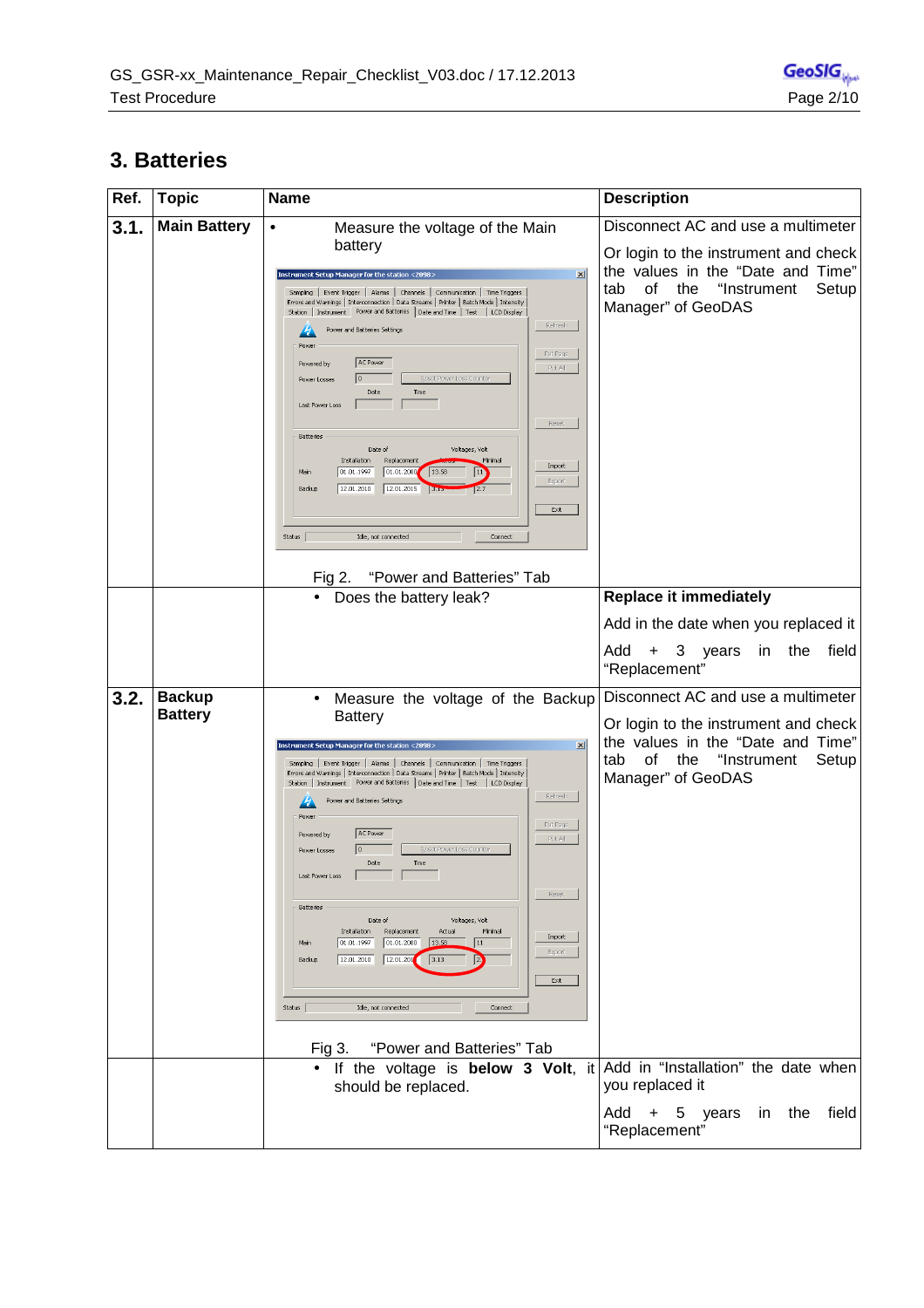#### **4. Sensor Test**

There are two possibilities to check the sensor, either by sending a testpulse or do a tilt test.

**Tilt Test can be done only with AC-43 and AC-63 Ref.** Topic Name Description **4.1. Test**  • Send a Test Pulse Open "Test" in the "Instrument Setup **Pulse**  Manager" rstrument Setup Manager for the station <2 図  $\begin{minipage}[c]{0.9\linewidth} \textbf{Error} & \textbf{Freconclusion} & \textbf{Toesm} & \textbf{Toesm} & \textbf{Toesim} & \textbf{Toesim} & \textbf{Toesim} \\ \textbf{Soosim} & \textbf{Greinov} & \textbf{Toesim} & \textbf{Toesim} & \textbf{Toesim} & \textbf{Toesim} & \textbf{Toesim} \\ \textbf{Soosim} & \textbf{Toesim} & \textbf{Toesim} & \textbf{Toesim} & \textbf{Toesim} & \textbf{Toesim} & \textbf{Toesim} \\ \textbf{Toesim} & \textbf{Toesim$  $rac{1}{2}$ **DEC** Persidereds Test Selection and Results citier cations Printed Posted Text Internal (20) stays (V Secord Test Pulse P Hadvare Passed 17 Check Senior Personant &  $\overline{\nabla}$  язо. Passed  $p_{\text{anrad}}$  $\overline{\mathsf{P}}$  where goods Entry and Hamilton **P Nemory** Passet **Run Text Now** Doport  $Dt$ 154, not connected  $2x + 1$ Connect Fig 4. "Test" Tab • Run Test Now Make sure "Record Test Pulse" is enabled Push "Run Test Now" It may takes several time until test has been finished An event file will be recorded • Open the Testpulse event file and Open the "Event Manager" and download the specific file (called compare it with older records "test") Examples of typical testpulse of and to the samples of different sensors  $-$  movement **CHESTA** Fig 5. AC-23 alia sala 1921<br>Gaz a Terra da 1924 **CETHING ENGINE** 

Fig 6. AC-43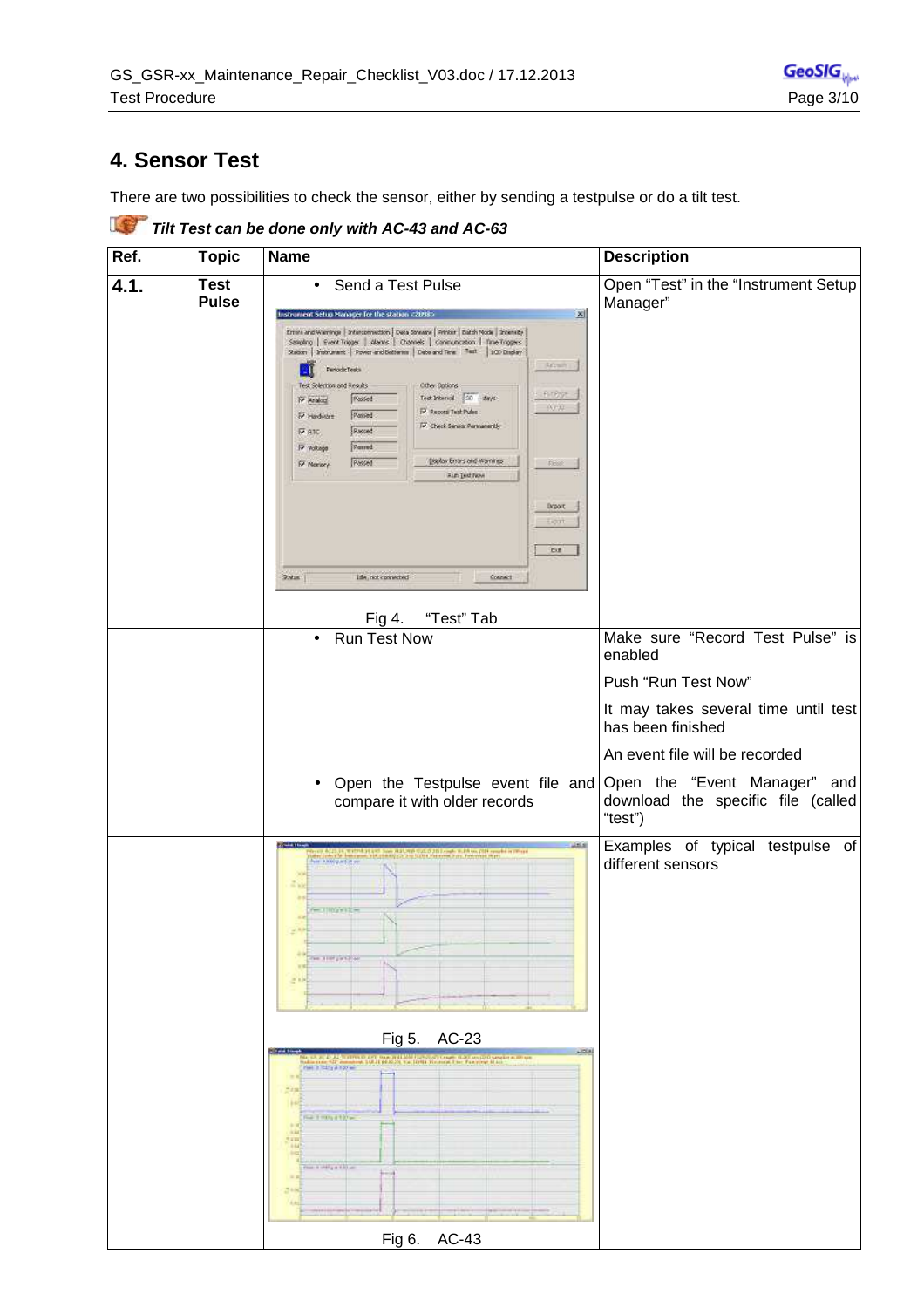|      |                  | and the Contract of the Contract of the Contract of the Contract of the Contract of the Contract of the Contract of the Contract of the Contract of the Contract of the Contract of the Contract of the Contract of the Contra<br><b>No. 636Yound Com</b><br>WOLF DISTURBANCE<br>THE EXPOSURE OF<br>Fig 7. AC-63<br>the Bank page of the speeding on the age<br>of Bank page of the speeding on the age<br>No. 30 W Anna Eliza<br><b>HER FOREST FILM</b><br>w arresterite                                                                                                                                                                                                                                                                                                                                                                                                                                                                                                                                                                                                                                                                                                                                                                                                                    |                                                                                                                                                                                                                 |
|------|------------------|----------------------------------------------------------------------------------------------------------------------------------------------------------------------------------------------------------------------------------------------------------------------------------------------------------------------------------------------------------------------------------------------------------------------------------------------------------------------------------------------------------------------------------------------------------------------------------------------------------------------------------------------------------------------------------------------------------------------------------------------------------------------------------------------------------------------------------------------------------------------------------------------------------------------------------------------------------------------------------------------------------------------------------------------------------------------------------------------------------------------------------------------------------------------------------------------------------------------------------------------------------------------------------------------|-----------------------------------------------------------------------------------------------------------------------------------------------------------------------------------------------------------------|
|      |                  | Fig 8. VE-53<br><b>KEEP THE RECORDS!</b><br>Store or at least print it out.                                                                                                                                                                                                                                                                                                                                                                                                                                                                                                                                                                                                                                                                                                                                                                                                                                                                                                                                                                                                                                                                                                                                                                                                                  | The best is to send every month a<br>testpulse and keep these records,<br>so you can compare all the time with<br>earlier recorded files.<br>You can set in the "Test" tab to send<br>a testpulse every xx day. |
| 4.2. | <b>Tilt Test</b> | Test the sensor with a tilt test<br>$\bullet$<br>圖<br>strument Setup Manager for the station <2050><br>Errors and Warnings   Interconnection   Data Streams   Printer   Batch Mode   Internaty<br>Station   Instrument   Howev and Batteries   Date and Time   Test   LCD Display<br>Sensing   Event Trager   Alarms   Charmie   Connunication   Time Triggers<br>Rebeck.<br>Sargky<br>Goress<br><b>Pucifican</b><br>Sanpling Rate<br>200<br>IV DC Drift Conpersidon<br>秋天桥<br><b>Reset Realme Pools</b><br>Correct the Baseline<br>Menitoring of the Real Dobs<br>T Fest Update<br>Output units   Units (L<br>geoglithe Data<br>м<br>Flengt.<br>A/D Kakat<br>$-0.818023$ $\uppsi$<br>0.000420.p<br>0.009997.g<br>0.000021 p<br>0.000033<br>0.000039.0<br>Dulput Signal<br>츼<br>DSP Peak Volume<br>Prequency of RSD power<br><b>Inport</b><br>Real Type<br>Acceleration<br>0.00020.0<br>Export<br>0.000c8 p<br>0.000294<br><b>Ralcipty</b><br>D.OEK62 g*c<br>0.00002 p <sup>m</sup> x<br>0:00004 o <sup>n</sup> x<br>Displacement.<br>$0.00001$ g <sup>4</sup> s <sup>-2</sup><br>0.00001 g <sup>4</sup> s <sup>-2</sup><br>01000110912<br>0.00005 0 <sup>6</sup> 5/2<br>0.00006 0 <sup>6</sup> 6/2<br>RSD Peak<br>Edi<br>New www.trecorded<br>Deparated:<br>$2M =$<br>Fig 9. "Sampling" Tab | Check<br>AD<br>the<br>value<br>in<br>the<br>"Instrument Setup manager" on the<br>"Sampling" tab<br>In case of an internal sensor, tilt the<br>instrument<br>Tilt Test can be done only<br>with AC-43 and AC-63  |
|      |                  | Tilt sensor on X axis<br>$\bullet$<br>Fig 10.<br>Tilt X Axis                                                                                                                                                                                                                                                                                                                                                                                                                                                                                                                                                                                                                                                                                                                                                                                                                                                                                                                                                                                                                                                                                                                                                                                                                                 | $X: +/-1 g$<br>Y:0g<br>$Z: -1g$                                                                                                                                                                                 |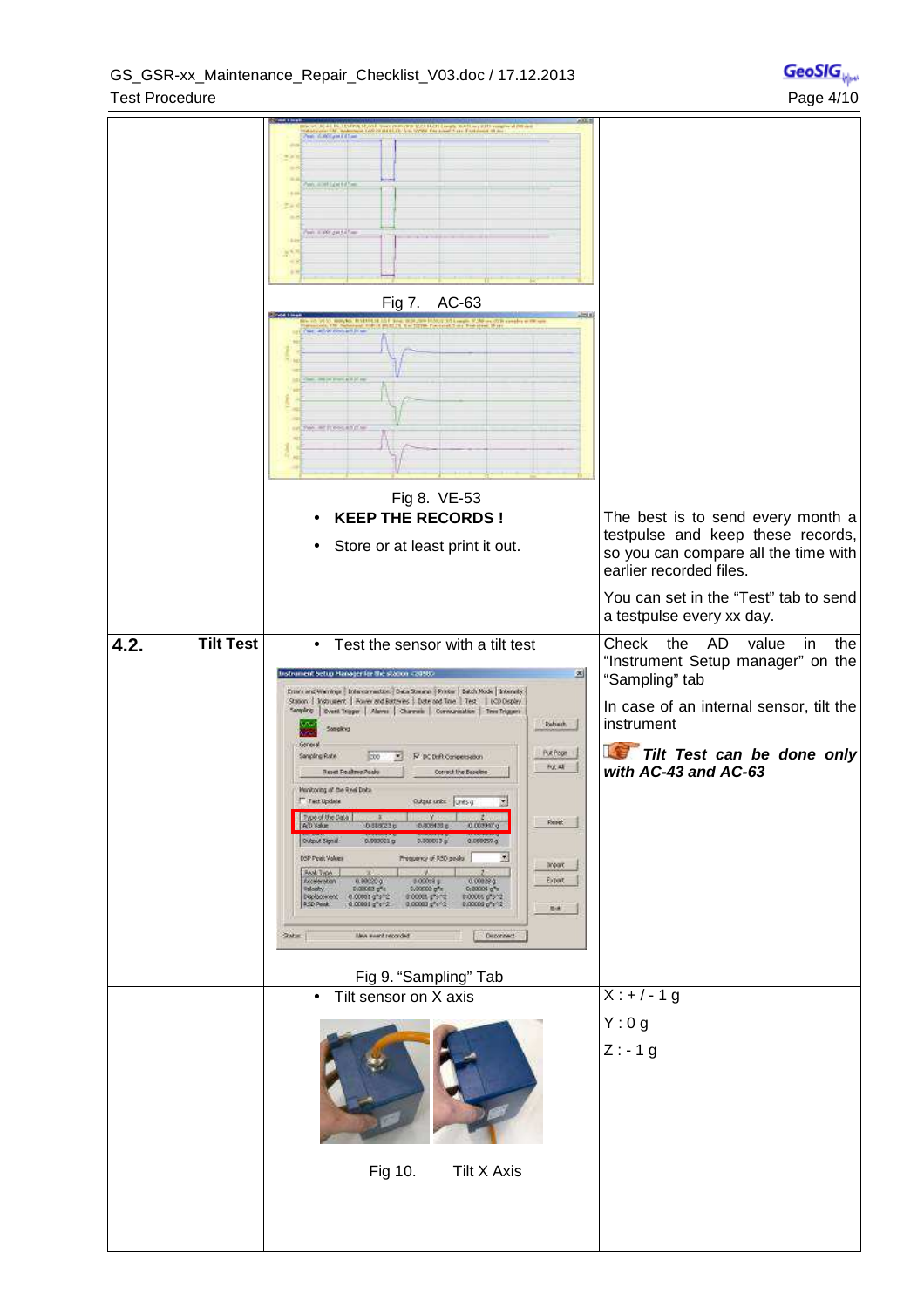| GeoSIG <sub>M</sub> |  |  |
|---------------------|--|--|
| Page 5/10           |  |  |
|                     |  |  |

|      |               | Tilt sensor on Y axis<br>$\bullet$ | X:0g                                      |
|------|---------------|------------------------------------|-------------------------------------------|
|      |               |                                    | $Y:+/-1 g$                                |
|      |               | <b>EURS</b>                        | $Z: -1 g$                                 |
|      |               | <b>Tilt Y Axis</b><br>Fig 11.      |                                           |
|      |               | Tilt sensor on Z axis<br>$\bullet$ | X:0g                                      |
|      |               |                                    | Y:0g                                      |
|      |               |                                    | $Z: -2 g$ (except on a 1g sensor)         |
|      |               | Fig 12.<br>Tilt Z Axis             |                                           |
| 4.3. | <b>Offset</b> | Measure the offset<br>$\bullet$    | Should be as close as possible<br>to $0g$ |

# **5. Power Supply and Voltages**

| Ref. | <b>Topic</b>                             | <b>Name</b>                                                         | <b>Description</b>                                          |
|------|------------------------------------------|---------------------------------------------------------------------|-------------------------------------------------------------|
| 5.1. | Important<br>Voltages on<br>GSR-12/16/18 | Measure all the important voltages on the<br>$\bullet$<br>mainboard | <b>Turn</b><br>$\overline{off}$<br>the<br><i>instrument</i> |
|      |                                          |                                                                     | Unscrew the mainboard                                       |
|      |                                          | open GSR<br>Fig 13.                                                 |                                                             |
|      |                                          |                                                                     | Lay it carefully on the black<br>battery cover              |
|      |                                          |                                                                     | Turn instrument on                                          |
|      |                                          |                                                                     | Measure<br>voltages<br>the<br>according to Fig.15           |
|      |                                          | DBMN mainboard<br>Fig 14.                                           |                                                             |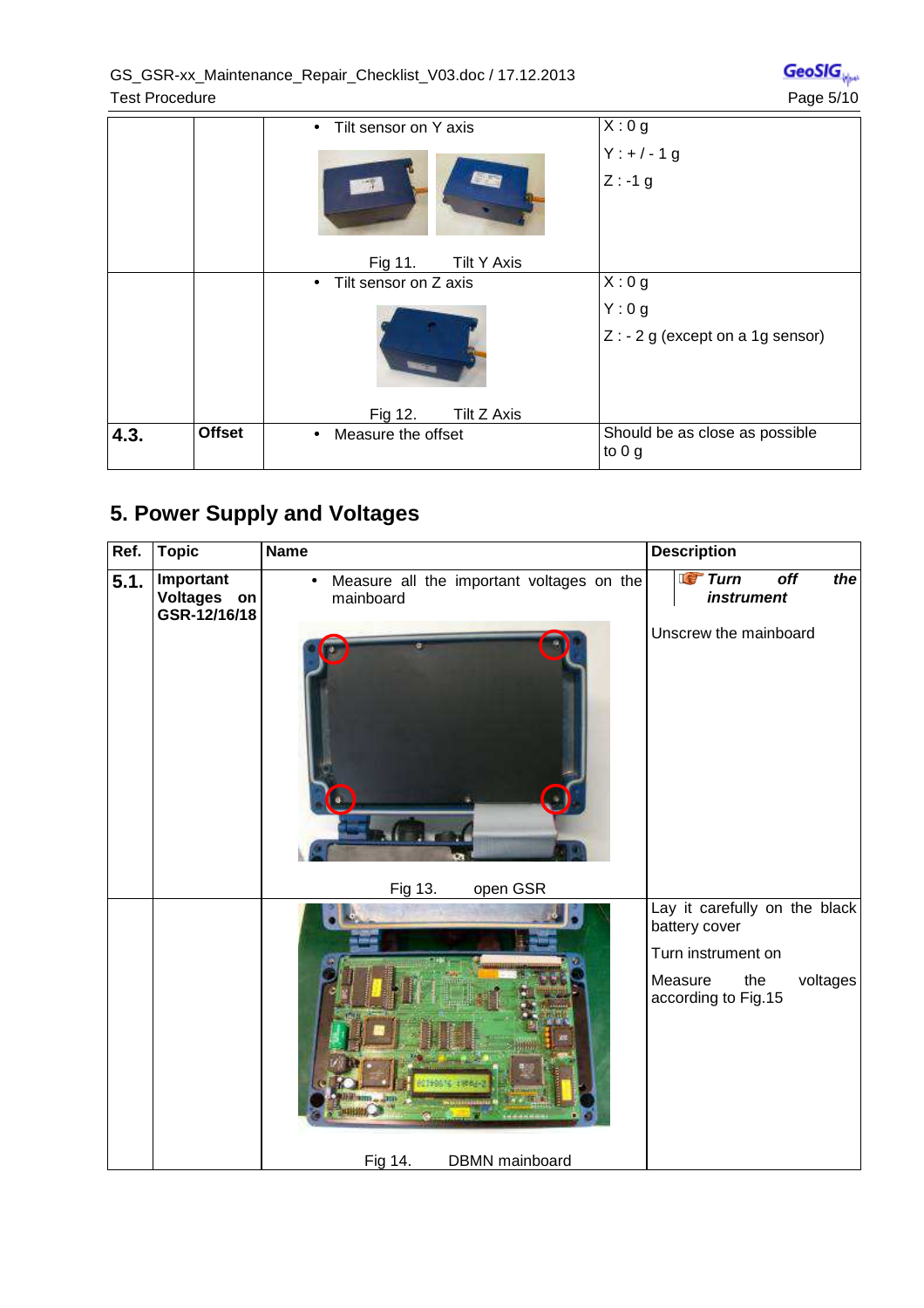**GeoSIG** 

# GS\_DBMN/V12





- V\_MAIN : 13 V, main power coming from power supply or battery
- V\_MAIN\_1 : 13 V, main power after shortcut protection circuit
- V\_CHARG : 14.5 V, used to charge the battery
- V\_REF : 2.5 V, used for specific sensors with  $2.5V \pm 2.5V$  output
- AVCC\_CPU : 5 V, μProcessor power
- VCC : 5 V, used to power most of the IC's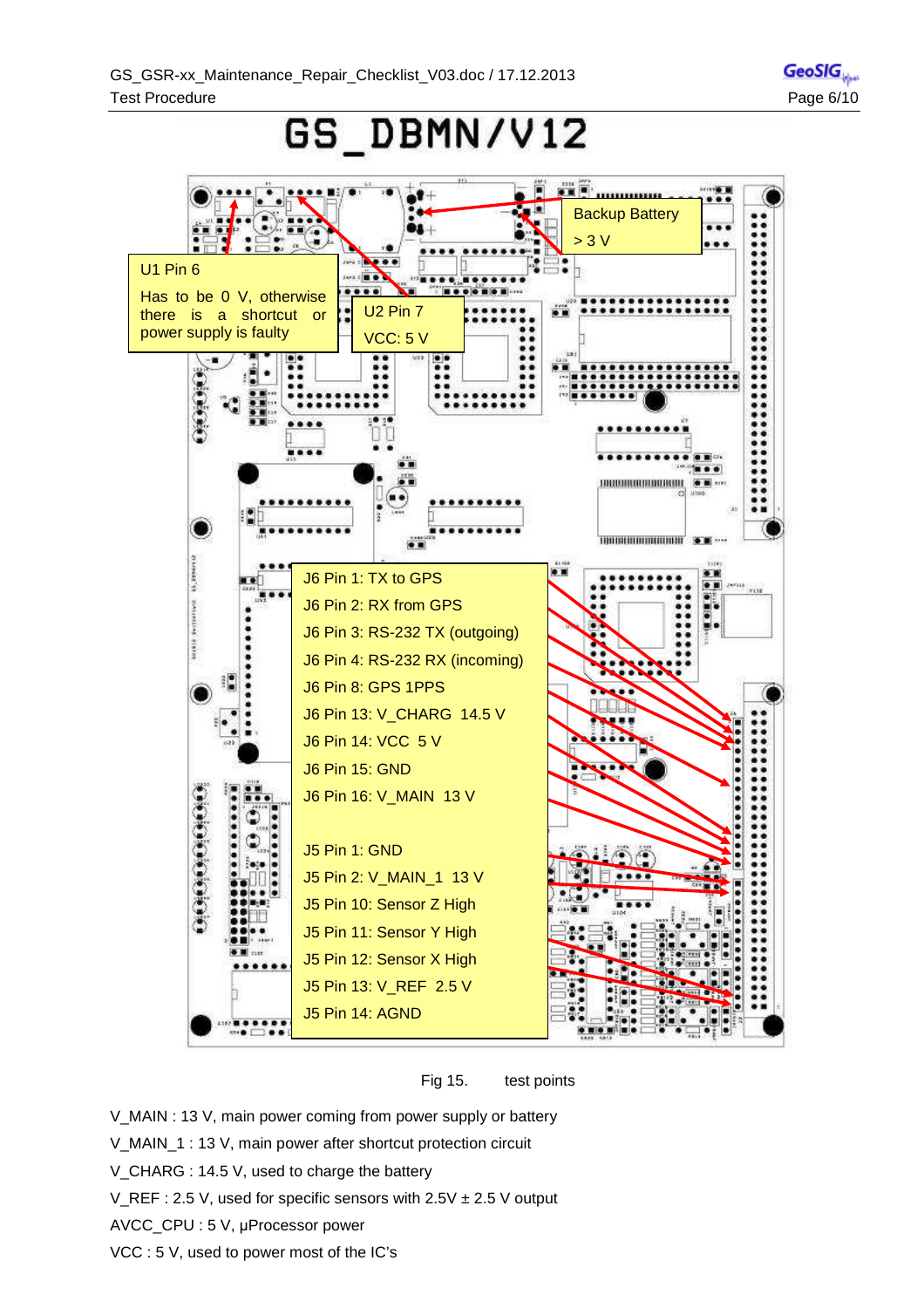| Ref. | <b>Topic</b>                         | <b>Name</b>                                                         | <b>Description</b>                                 |
|------|--------------------------------------|---------------------------------------------------------------------|----------------------------------------------------|
| 5.2. | Important<br>Voltages on<br>$GSR-24$ | Measure all the important voltages on the<br>$\bullet$<br>mainboard | <b>Ter</b> Turn<br>off<br>the<br><i>instrument</i> |
|      |                                      | <b>Tel</b><br>ename Hilland <mark>(</mark> v).                      | the<br>mainboard<br><b>Unscrew</b><br>GS_24MN      |
|      |                                      | Fig 16.<br>open GSR-24                                              | Lay it carefully on the black<br>battery cover     |
|      |                                      |                                                                     | Turn instrument on                                 |
|      |                                      |                                                                     | Measure<br>voltages<br>the<br>according to Fig.18  |
|      |                                      | GS_24MN mainboard<br>Fig 17.                                        |                                                    |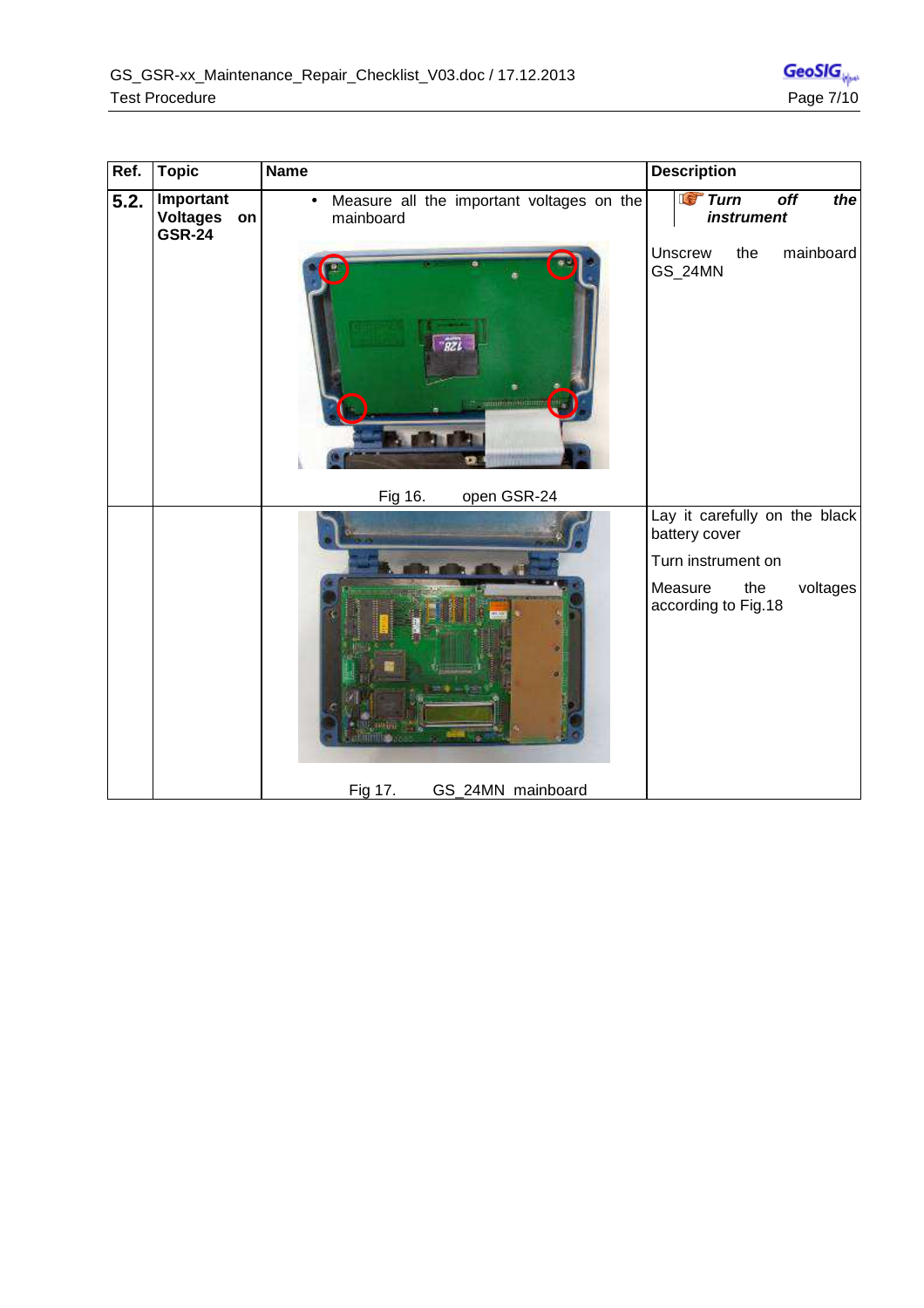**GeoSIG** 



Fig 18. GS\_24MN\_V7 mainboard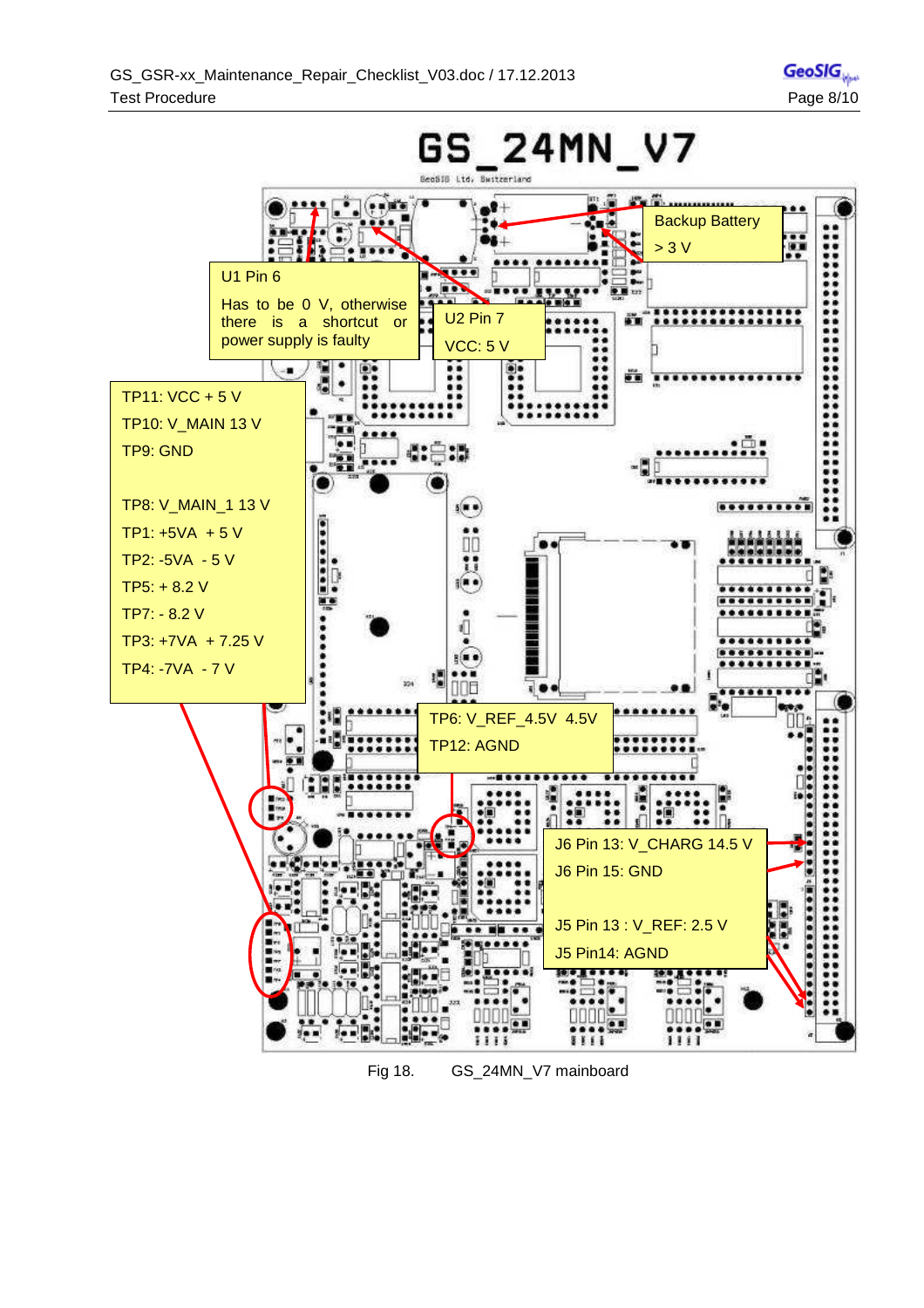#### **6. Alarm Test**

| Ref. | <b>Topic</b>      | <b>Name</b>                                                                                                                                                                                                                                                                                                                                                                                                                                                                                                                                                                                                                                                                                                                                                                                                                                                                                                                                                                                                                                                                                    | <b>Description</b>                                                                                                                                                                                                                                                                                                                                                                                                                           |
|------|-------------------|------------------------------------------------------------------------------------------------------------------------------------------------------------------------------------------------------------------------------------------------------------------------------------------------------------------------------------------------------------------------------------------------------------------------------------------------------------------------------------------------------------------------------------------------------------------------------------------------------------------------------------------------------------------------------------------------------------------------------------------------------------------------------------------------------------------------------------------------------------------------------------------------------------------------------------------------------------------------------------------------------------------------------------------------------------------------------------------------|----------------------------------------------------------------------------------------------------------------------------------------------------------------------------------------------------------------------------------------------------------------------------------------------------------------------------------------------------------------------------------------------------------------------------------------------|
| 6.1. | <b>Alarm Test</b> | Check the Alarm Relay<br>$\bullet$                                                                                                                                                                                                                                                                                                                                                                                                                                                                                                                                                                                                                                                                                                                                                                                                                                                                                                                                                                                                                                                             | Open the "Alarms" tab in<br>the<br>"Instrument Setup Manager"                                                                                                                                                                                                                                                                                                                                                                                |
|      |                   | 図<br>Instrument Setup Hanager for the station <2058><br>Errors and Warnings   Interconnection.   Data Streams   Printer   Batch Mode   Internety  <br>Station   theburent   Hover and Batteries   Date and Time   Test   LCD Depley<br>Sampling   Zvent Trapper Alarma   Charmain   Communication   Time Triggers<br><b>Rebech</b><br>T F Airm Configuration<br>General Settings<br>Puchage<br>IV English Alertas<br>Low Alery Storys<br><b>JYNOTHE</b><br>秋天林<br>F Activate AL3 on event tolgger<br>High Alany skatuer<br><b>Insetive</b><br>Actività ALS on Error only<br>Test Low Marin.<br>P Adiede AL2 on Enter Marring, No.AC.<br>Test High Alana<br>F English Alarge during self-basi:<br>Awn advertise, sec. 15<br>French<br>Note: Alarm 3 cannot be used if GPS is commodate to the instrument<br><b>Levels of Alertis</b><br>High Threshold<br>Low Threshold<br>one.<br>Companent<br><b>Breat</b><br>8:324945<br>0.000824<br>Export<br>0.001740<br>0.449902<br>g :<br>0.261280<br>0.901099<br>ö.<br>巴達<br><b>Status:</b><br>Narcial operation<br>Deponent-<br>"Alarm" Tab<br>Fig 19. | You can push the "Test Alarm"<br>buttons or shake/tilt the sensor to<br>check if the relay switches.<br>Either you check the LED on the<br>Alarmboard or you connect (to make<br>really sure) a multimeter to the alarm<br>connector and measure if the relay<br>does switch correctly.<br>The results depend on how the<br>alarmboard is set, means normally<br>open or closed etc.<br>GSR-Alarm<br>Refer also to the<br>Appendix I manual. |

If an Alarm Board is installed, do the test 6.1.

#### **7. Interconnection**

| Ref. | <b>Topic</b>              | <b>Name</b>                                                                                                                                                                                                                                                                                                                                                                                                                                                                                                                                                                                                                                                       | <b>Description</b>                                                                                                                                                                                                                                                                  |
|------|---------------------------|-------------------------------------------------------------------------------------------------------------------------------------------------------------------------------------------------------------------------------------------------------------------------------------------------------------------------------------------------------------------------------------------------------------------------------------------------------------------------------------------------------------------------------------------------------------------------------------------------------------------------------------------------------------------|-------------------------------------------------------------------------------------------------------------------------------------------------------------------------------------------------------------------------------------------------------------------------------------|
| 7.1. | Intercon-<br>nection Test | 因<br>istrument Setup Hanager for the station <2050;<br>Sempling Dveril Trigger   Alarms   Charmale   Conventiontion   Time Triggers<br>Station   Instrument   Power and Batteries   Date and Time   Test   LCD Display<br>Ernre and Warnings Trilerconnection Data Streams Prince   Babch Rode   Internaty<br>Rebeck.<br>Interconnection of Instrumental<br>V Endde hebroik Syndronsation<br><b>PUC Page</b><br>秋天<br>Mehvori Mason Node<br>IV Curpet Network Togger<br>P Syndhroning Steve Clock to Network Clock<br>Fieret:<br>Current network status. No Synchronisation<br><b>Dream</b><br>Export<br>Ext<br><b>Solar</b><br>Narrivil operation<br>Department? | Open the "Interconnection" tab in<br>GeoDAS. All should be enabled,<br>except the "Network Master Mode".<br>Enable it ONLY on the Master<br>Instrument.<br>Refer to chapter 5.10 in the<br>GeoDAS manual or 2.2.4 in the<br>GSR_Interconnection Appendix G<br>manual                |
|      |                           | Interconnection Tab<br>Fig 20.                                                                                                                                                                                                                                                                                                                                                                                                                                                                                                                                                                                                                                    |                                                                                                                                                                                                                                                                                     |
|      |                           |                                                                                                                                                                                                                                                                                                                                                                                                                                                                                                                                                                                                                                                                   | From left to right :<br>Yellow LED: Blinks in all recorders<br>Red LED : Blinks in the recorders<br>configured as Network Drivers and<br>in the Central Communication Box<br>Green LED: Blinks in the recorder<br>configured as Software Master and<br>during a trigger also in the |
|      |                           | Fig 21.<br>GS ICC V5 board                                                                                                                                                                                                                                                                                                                                                                                                                                                                                                                                                                                                                                        | corresponding Software Slave.                                                                                                                                                                                                                                                       |